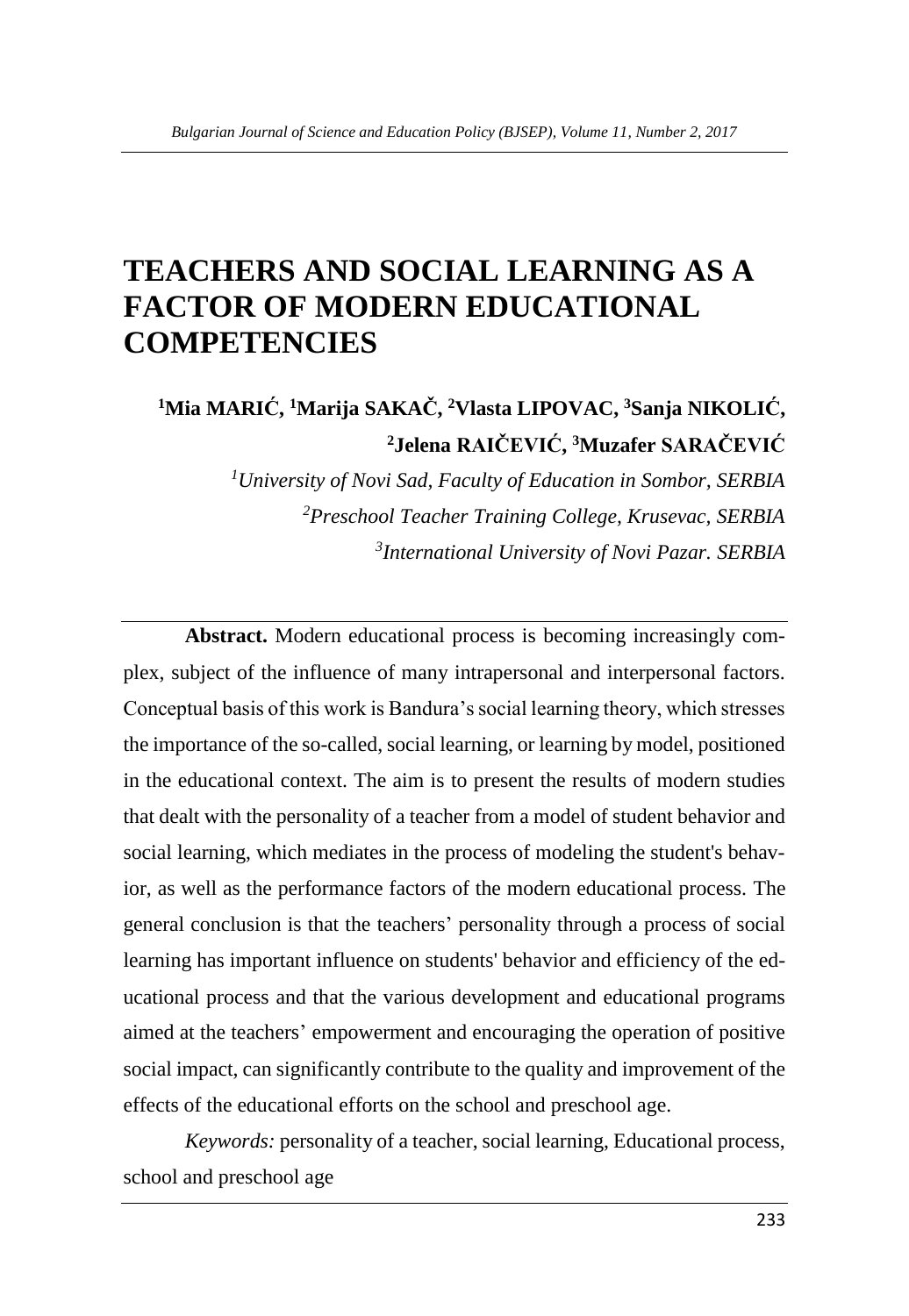## **Introduction**

Modern educational process has very dynamic nature, caused by the functioning of a large number of individual and social factors, which are manifested through the variables of personal and socio-psychological impact. It is important to emphasize that actors who participate in the educational process are often not aware of these significant impacts. Here is primarily thought of educators, teachers and professors, who largely shape the overall psychosocial development of children during school and pre-school period, not only by means of specific educational methods, procedures and resources, but above all through their own personal and social daily interaction with the children. Precisely for this reason, the main goal of this paper is to present the importance of teachers in modeling the behavior of students, and this primarily through a process of social learning, which is a significant source of the behavior of children of school and preschool age.

Bandura's social learning theory, which describes the role of social learning, or learning by model, represents the theoretical skeleton of the work. This theory in the paper is positioned in the educational context and correlated with the findings of modern research that is aimed at testing the functioning of teachers in modeling the behavior of students, with an emphasis on social learning mechanisms that mediate in the educational process.

The practical implications of the work are reflected in the acquisition of the role of teacher and mechanisms of social learning as a factor that can significantly improve the educational process, but also impede the successful implementation of educational goals and objectives, if it takes on the negative aspect of operations. So, implementation of the findings of studies that have addressed the issue of the teachers functioning and mechanisms of social learning in the educational context, can have its significant implications in the creation and de-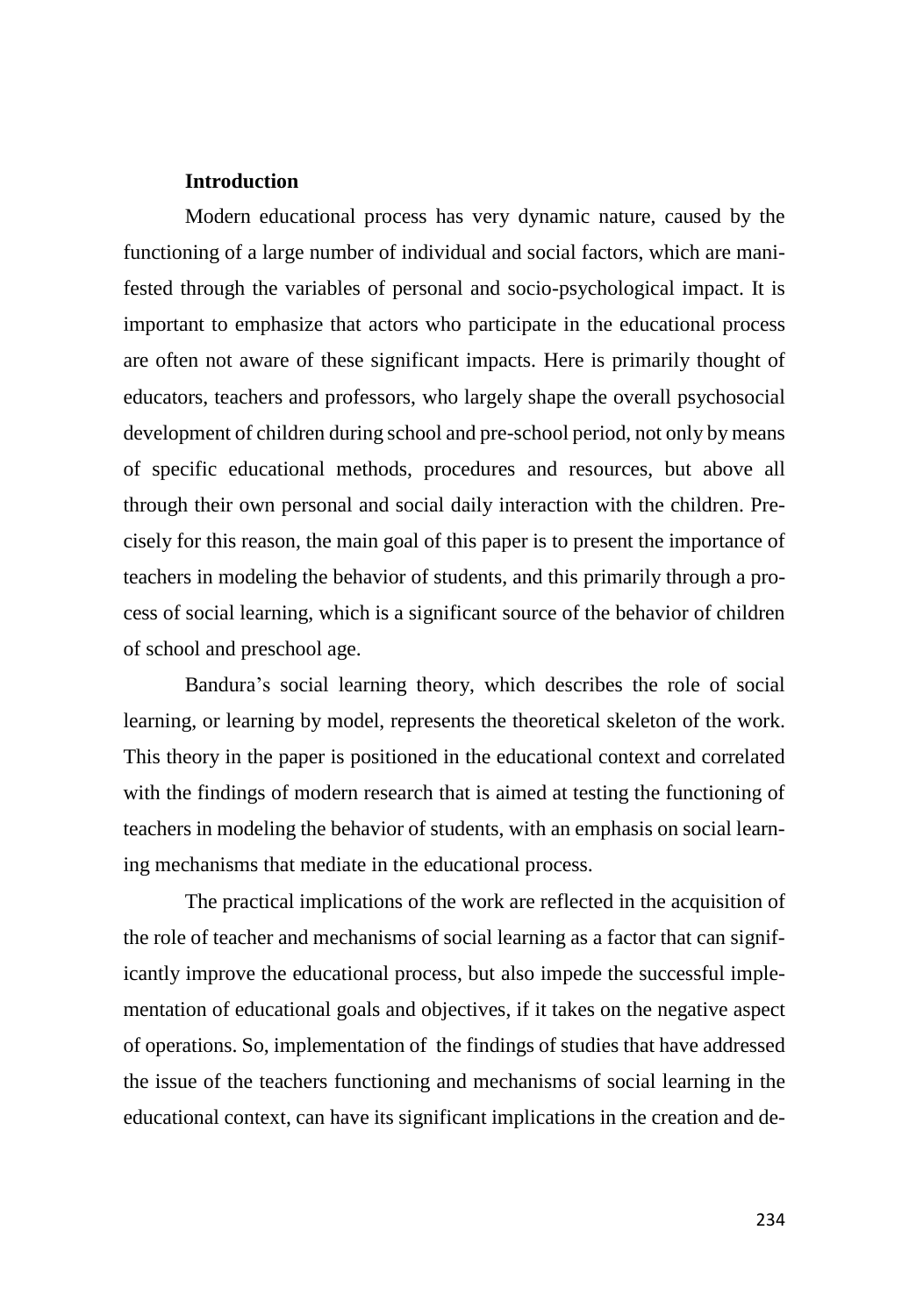velopment of appropriate educational programs, which will be aimed at personality development of educational workers and fostering the functioning mechanisms of social learning, which would have a positive role in improving the modern educational process and tasks set before the modern educational system.

#### **Basic principles of social learning theory of Albert Bandura**

Albert Bandura's Social learning theory is one of the most influential theories dealing with the factors of human behavior and, as such, has significant implications in the field of educational work. Pulsates that Bandura is one of the most cited authors of today, which testifies the importance and implications of his work (Bandura, 1976).

By the behavior researches formed by social influences Bandura gradually builds its theoretical system. In his famous experiments conducted during the sixties with the Bobo doll, he examined the work methods of the learning process modeled upon the adoption of aggressive behavior in childhood. It is particularly important finding which has confirmed that children, observing adult behavior model gradually start to adopt the moral orientation of the model, opposite of their own (Hrnjica, 2003).

Social learning or learning by model refers to the type of learning in which certain behaviour, adopted by emulation on an appropriate role model, whereby imitates the behavior of the model (Bandura, 1976). Learning on the model of the Bandura's theory is described by its three main aspects, which differ primarily by the level of complexity, type and degree of sustainability of adopted behaviors (Hrnjica, 2003): (1) *Learning by imitation* - is linked to the manifest of externally visible behavior and do not have to be emotional connection with imitated model, usually simpler behaviors are imitated (facial expressions, gestures, certain movements), adopted behavior that tends shorter duration; (2) *Learning by identification* - is associated with the internal characteristics of the personality, there is an affective connection with the model behavior. Behavior patterns are adopted spontaneously, without conscious intention and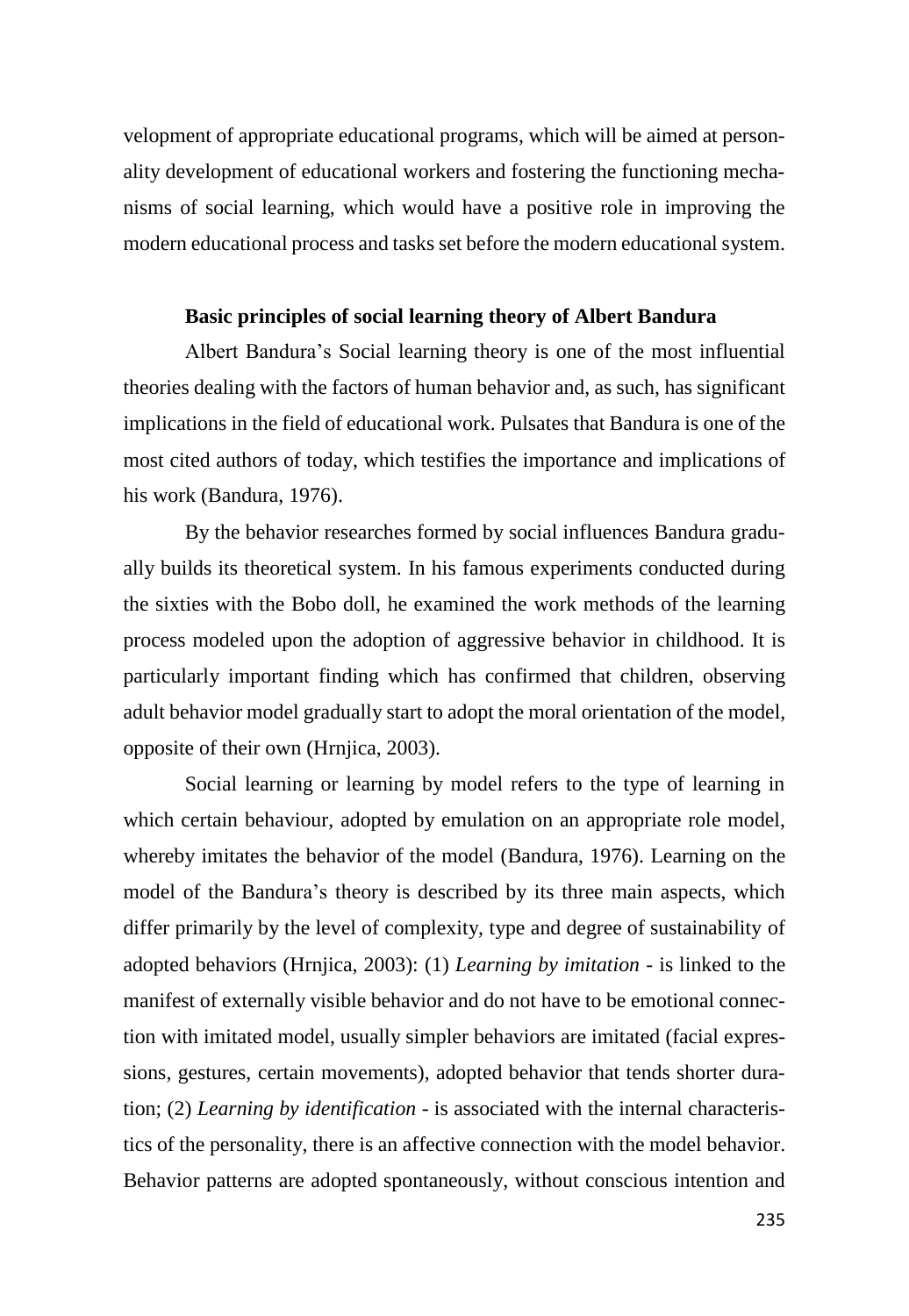efforts to influence the behavior of others. Through this process of adopting the more complex forms of behavior (speech, attitudes, behavior in certain situations and against certain people, etc.). The behavior adopted in this way is relatively permanent nature, with a tendency to generalize to a wider range of situations; (3) *Learning the social roles* - this is a more complex type of learning by model, characterized by the adoption of behaviors that bind to certain positions and roles in society, and incorporates various forms of learning (classical and instrumental conditioning, learning by the realizing, learning by imitation and identification etc.).

# **The theory of social learning in the educational context**

When it comes to educational influences on personality development of a child and the adoption of certain patterns of behavior in the school and preschool age, social learning theory has made an outstanding contribution. In fact, this theory suggests precisely the important mechanisms by which modeled behavior shall be adopted in childhood and may be used for the purpose of encouraging the positive and suppress the negative personality traits, attitudes and behaviors.

On the basis of socialization, which is an important process through which the individual prepares for life in the community and form as individuals, with whole coordinated personal traits and characteristics, lies the mechanism of social learning (Hrnjica, 2003). School and preschool system of institutions are very important sources of socialization through which an individual from the earliest days adopt socially-relevant behavioral patterns and is formed as a person, through the mechanisms of social learning. In this sense, these institutions have huge responsibility and obligation of transferring socially desirable characteristics and behavior patterns to the young generations.

Just as it can send a positive educational messages, the school can often represent a factor of negative behavior model, whereby primarily, is the irre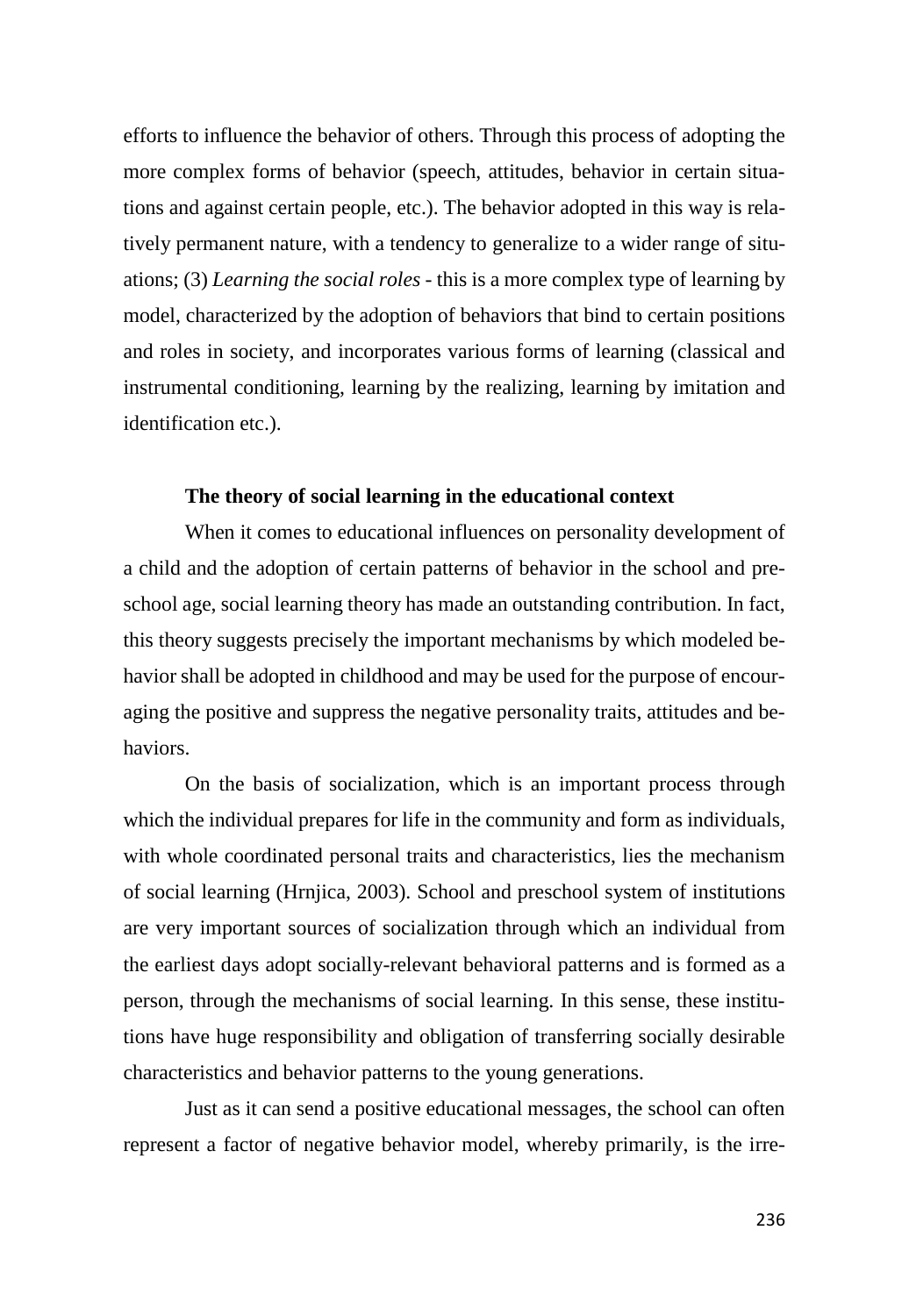sponsible behavior of educational workers and peer models that represent a negative example for the children in the neighborhood. Numerous positive sides and the possibility of social learning are given the opportunity to come to its full glory precisely in the context of the organization of education and teaching.

Studies suggest that the mere fact that children of school and pre-school age in school and preschool institutions have the opportunity to stay in peer groups (classes, groups, preschools) and to learn and grow through group work, present the opportunity to examine and improve their social and communication skills. In such an environment, children have the opportunity to receive feedback on their social behavior of educators, teachers, and peers. In addition, through appropriate educational influence by teachers and educators, children are in a position to improve their social skills and abilities, and progress towards the development of other desirable personal characteristics, moderated by the activities of teachers as part of the development and their lead in the desired direction (Hoffman, 2008).

Nevertheless, the fact as a result of contemporary studies in our country warries. It shows that social learning mechanisms are not used to a sufficient extent in terms of stimulating the development of a positive position for students in elementary school. The communication between the teacher and student is considered as one-way and poorly attended, representing a significant negative model of teacher's behavior (Bosanac, 2011). However, this relationship (ratio) is subject of change and improvement, and according to the above findings represent an important guideline for the development of appropriate training programs intended for our educators, teachers.

The authors emphasize that the existing model of communication between teachers and students can significantly be improved by the engagement of students in the classroom, working in smaller groups, using the method of dialogue, opening interesting topics for discussion in which students take an active role, and teachers take a position of positive models of behavior. Teachers should be encouraged in the direction of this action and allow their individual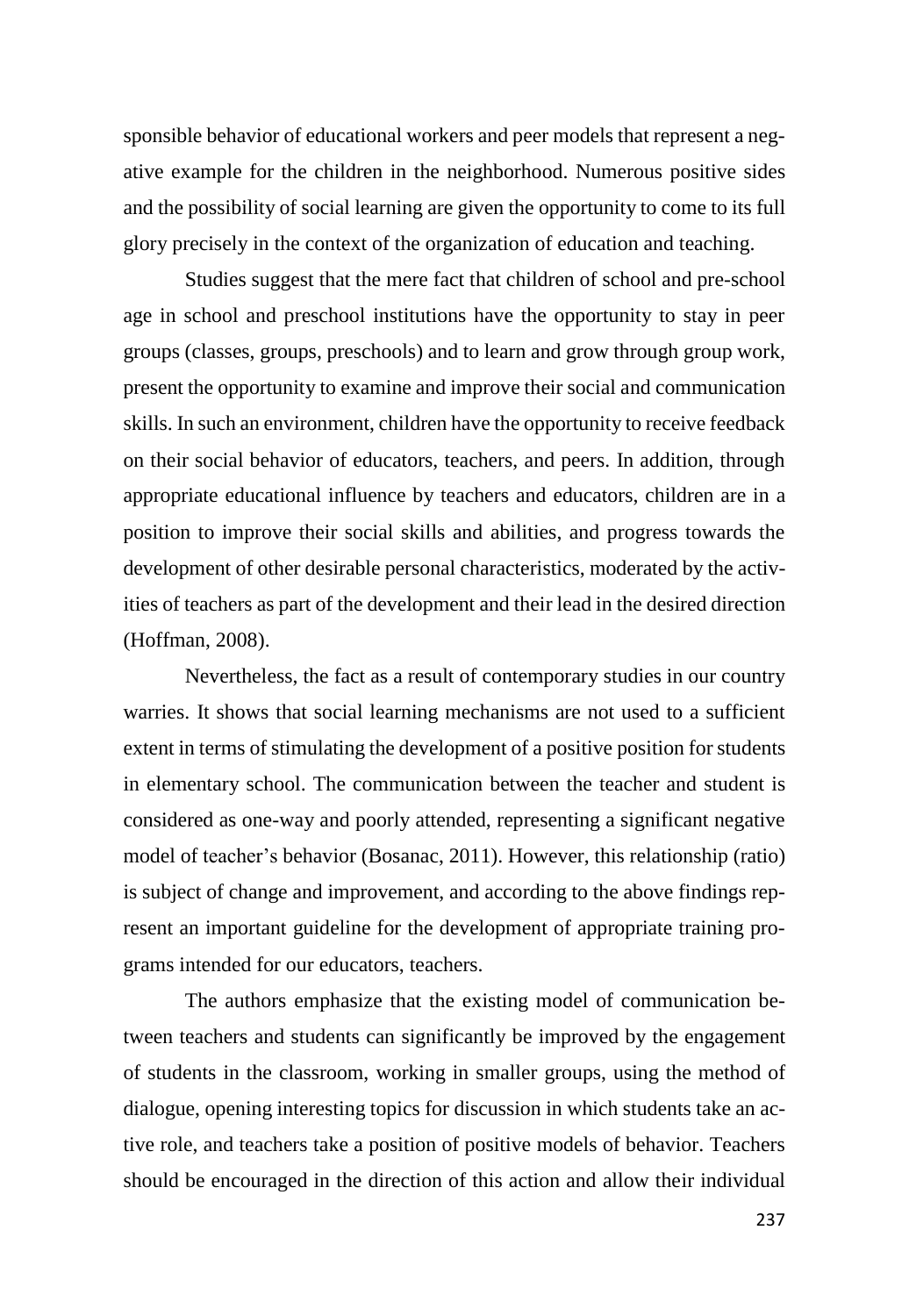and professional development, which will contribute in implementing of the principles of social learning in the most appropriate way (Bosanac, 2011; Hoffman, 2008; Jovanovic, 2011).

#### **The personality of teachers and educational process**

Personality of educators and teachers is one of the most important factor influencing the process of social learning in school and preschool age. Teacher psychology as a fairly developed area of psychology today testifies to the importance of teachers in the educational process (Digic, 2013).

Personal and social characteristics of teachers come to the fore in the process of social learning, and teachers with their individual and social competences and preferences often even unconsciously and inadvertently become an important source and behavior model fora child. This is why teachers have to be aware of their very important role, and seek positive personal characteristics and aspirations to constitute the best possible role model for students (Maric, 2013). While this may seem like a very natural and easy task, sometimes it is not easy at all, particularly when a number of stressful circumstances and situations that require intensified effort, often encountered in their workplace are taking into account (Sakac, 2012).

Socio-emotional skills and communication competencies of teachers need to be at a high level. These qualities of teachers are essential elements of successful implementation in the educational process. A teacher who has a welldeveloped socio-emotional and communication skills will represent an appropriate role model for children and will be able to adequately, through a process of social learning among the youngest, encourage the development of precisely these characteristics that most come to the fore in the educational process.

Teacher is largely responsible for fostering a positive climate in the classroom community and supporting an atmosphere of trust and acceptance, which through social learning becomes permanent tendency among all the other members of the department. If a teacher has the appropriate personality traits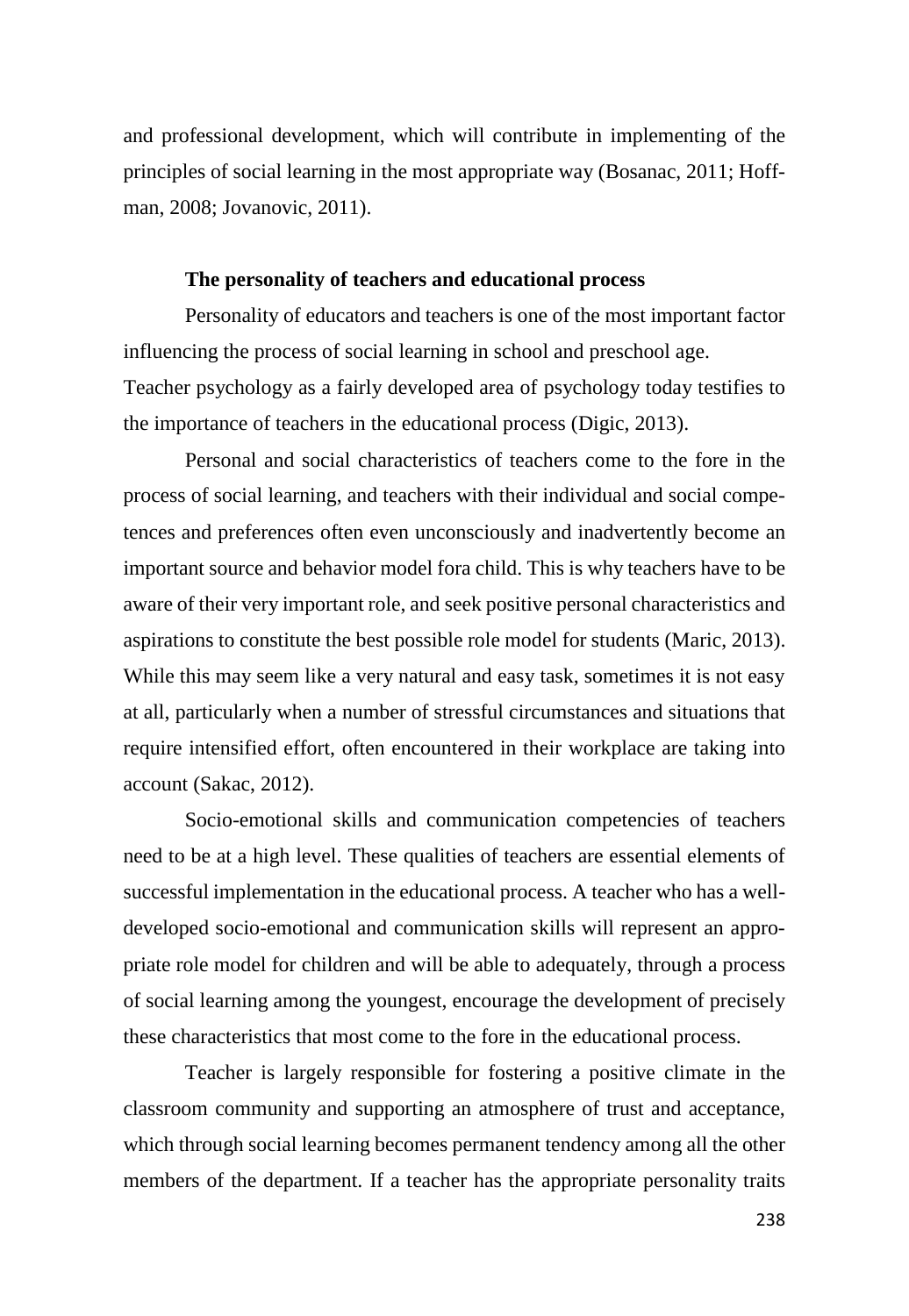that build such an atmosphere, it is easy to consolidate similar patterns of behavior in children. Thus further reinforces positive climate in class, which in further contributes to children's well-being and building positive human qualities in the youngest (Page & Page, 2010).

A positive way of thinking and the behavior that is in accordance with generally accepted principles and norms of the society, teacher gradually and relatively easy build in children, only if its capacity and personal characteristics are constantly improving and adapting to the current demands of society. Positive attitude, openness to support and proactively confronting the difficulties, children adopted in the easiest way if there exist such behavior among people in their environment (Rijavec & Miljkovic, 2010).

The role of teachers was important throughout history and there is no tendency of losing its importance, however, the structure of requirements has a changing nature and the teacher should adapt to the demands of time in which the educational process is taking place. It can be said that the universal human principles and values such as hard work, diligence, moral virtues and qualities of independent, mature person, ready to help others, independently of time perspective should be nurtured both at themselves and at children they educate. It should also bear in mind that such children are far more features built on the basis of how adults behave in their environment, rather than on the basis of what they are saying, and not accompanied by the model, which was confirmed by Bandura's experiments. (Bandura & Walters, 1963).

The teacher must show by example that he/she respects the dignity of each student, so that they can learn to respect teachers and other adults in their environment. Also, from their personal example teachers have large influence on the development of mutual respect among students, which is the basis of any healthy interpersonal relationship that should be pursued. Tolerance is built precisely through social contacts, and it is one of the most important virtues of children, which is largely compromised today, but on teachers lies a very responsible task of encouraging them. In addition, it is very important to develope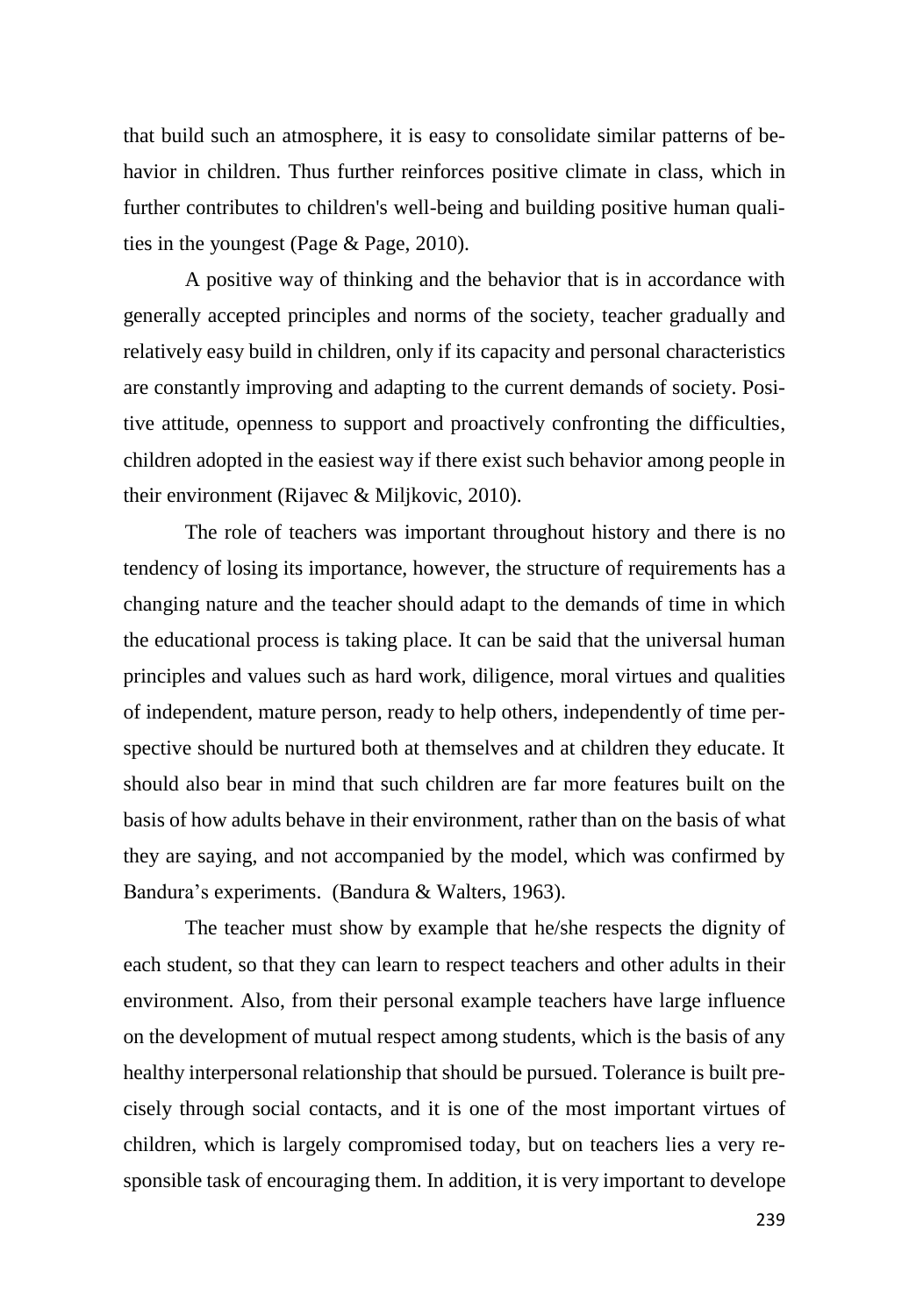a good relationship between the teacher's colleagues to exchange experiences and opinions, which represents a significant incentive for improving practice (Hoffman, 2008).

Children should be allowed the freedom of decision making and action, but that does not mean that teachers should be passive and a silent observers of events but an active model that encourages autonomy in children, but also the child support. Teachers creativity greatly raises the creative potential of the child, especially through the community activities directed by the teacher, and realized by children in groups. And here also, the social learning is crucial. At the same time, the individuality of each individual comes to the fore, building a mosaic of ideas. The teacher's role is to facilitate the expression of talent, but also to understand the differences as strengths and virtues, not as a contradiction and conflict of different ideas (Page & Page, 2010).

Thus, the teacher is not merely a presenter of information and content (as is commonly misunderstood), but is primarily an individual, personality, with its complex set of traits - strengths and weaknesses, which come to the fore in all forms of educational work. With own personal endeavor and sustained efforts, every teacher must encourage itself primarily with the development of desirable individual characteristics, by personal example to encourage the development in children, i.e. students. The teacher directs, supports, evaluates and adapts to each child's capabilities, which are very complex tasks and require a remarkable personal abilities and individual capacities.

#### **Social learning aimed at personal development of a child**

From the point of encouraging the development of appropriate personal characteristics of students, the authors give the following practical guidelines for teachers (Hoffman, 2008): (i) Learning should be organized to be directed towards improving the personal and social skills of children; (ii) Focus teachers position towards the support and protection of all students; (iii) All children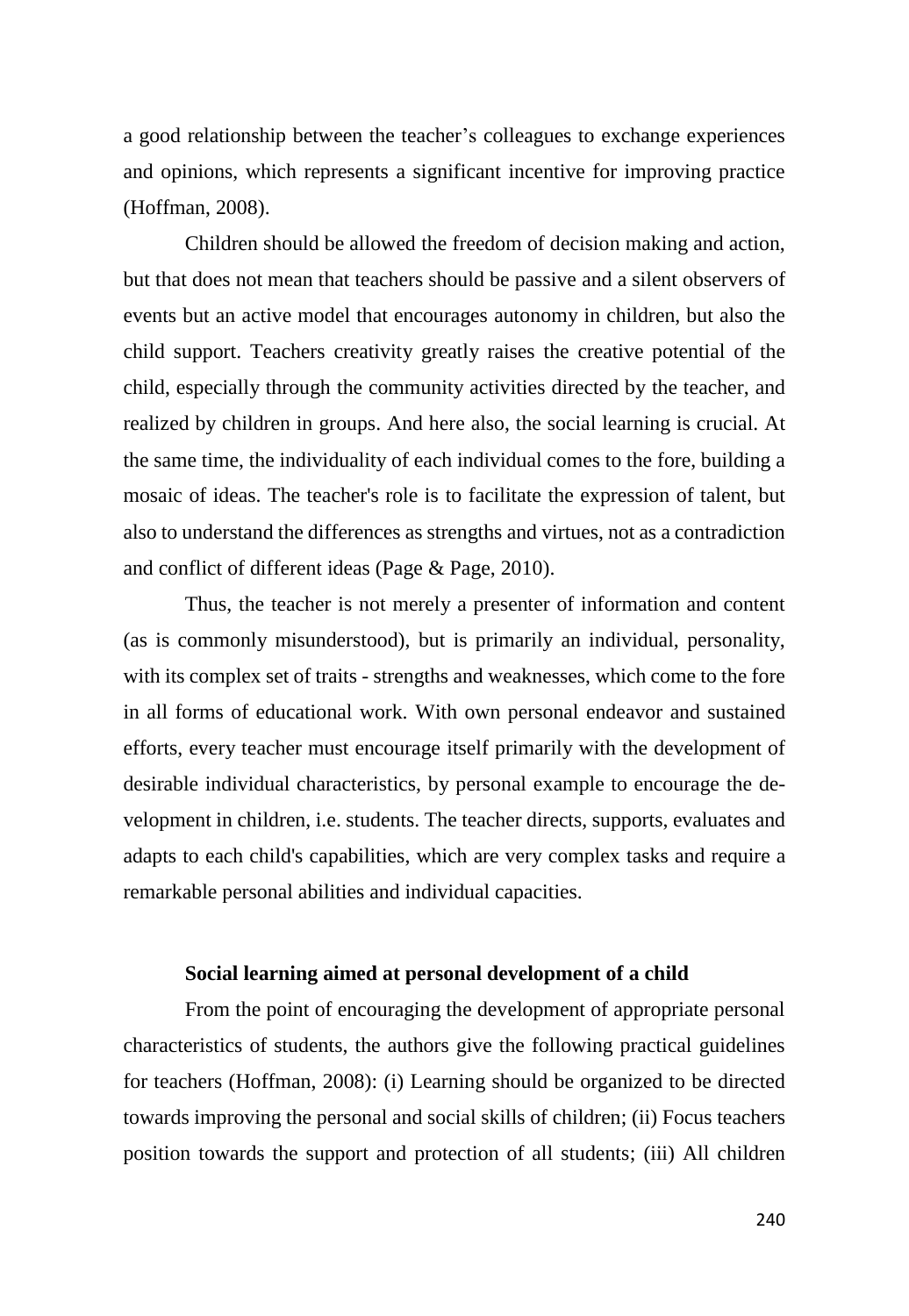must be placed in a position to experience success - time to build their confidence and indirectly strengthen the interpersonal skills of every child; (iv) Through the process of teaching, students should be provided with adequate social experiences and incentives, which is best achieved through the group and project teaching; (v) Feedback informations in a group and reflection of experiences are the basis of establishing trust, cooperation and tolerance in the community.

Due to the primary orientation, the authors distinguish two types of teachers (Jovanovic, 2011): (1) teachers are mainly directed towards the realization of educational tasks and achieving academic success of students; (2) teachers are primarily oriented towards fostering good psychosocial climate and fostering quality relationships in the group.

Jovanovic (2011) points out that studies show that students just encourage the quality of relationships between teachers and students, as the main motive for greater commitment to achieving academic success. The author points out that good psychosocial climate in school contributes to pro-social development of young people, in which the key role plays teachers personality, his attitude towards students, as well as praise for providing support to others, which encourages the development of empathy in children.

The modern concept of classroom management combines the work methods of teachers with competencies and strategies implemented in order to improve the successful implementation of educational objectives (Digic, 2013). Digic (2013) states that research results show that the following characteristics are referred to as personality traits in evaluating the performance of teachers: (a) Personality properties of teacher (intellectual, emotional and other individual characteristics); (b) Personal behavior and attitude toward students; (c) Work methods in the teaching process (expertise, professional competence, the preferred personal style of work); (d) The specific characteristics of teachers (attitudes, values); (e) Social role and social status of teachers (reflected through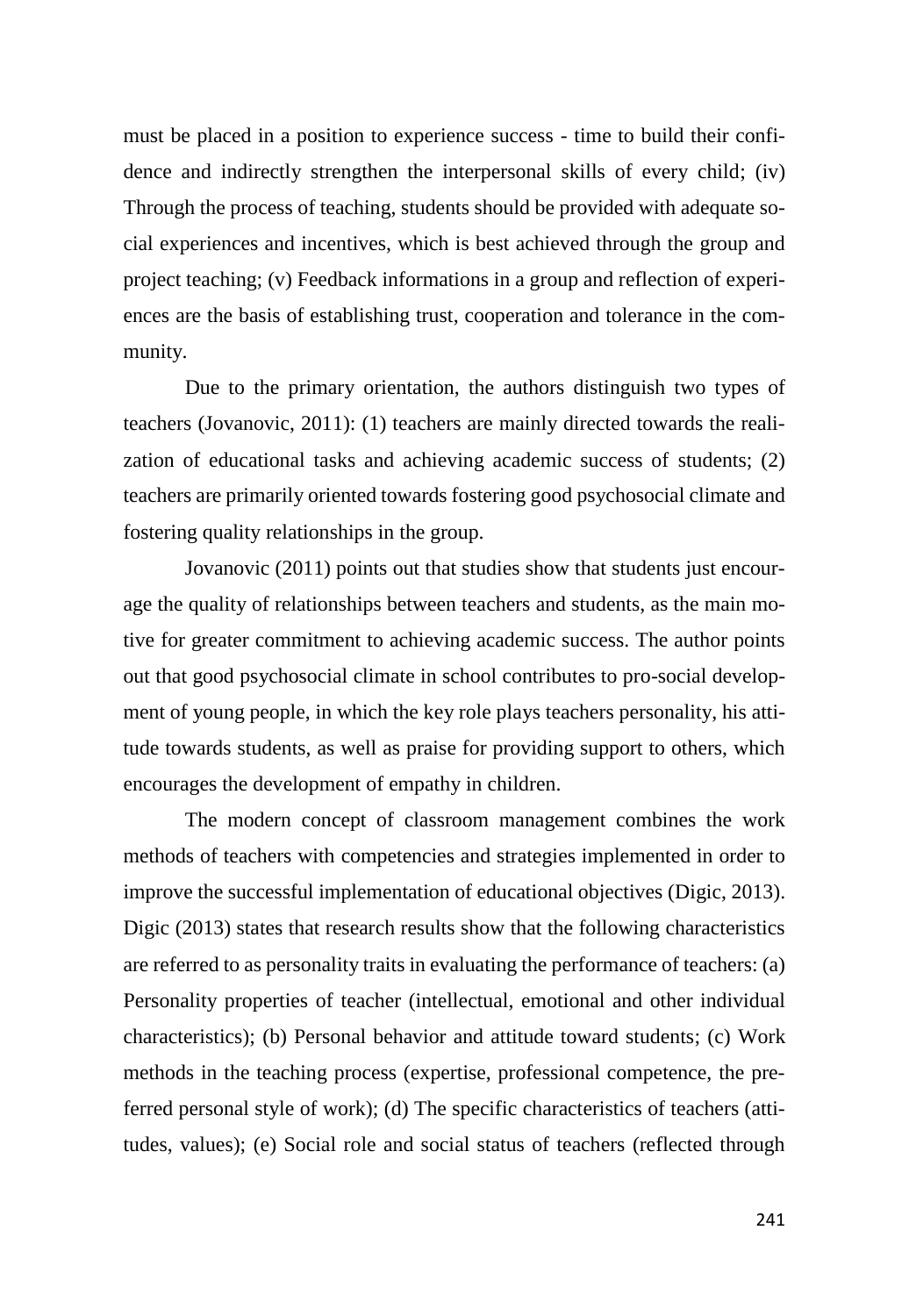participation in extracurricular activities with students); (f) The visual appearance of teachers (constitution, manner (way) of dressing, tone of voice, etc.).

That list of features is closely associated with social learning. Most of these characteristics refer to characteristics that are a starting point in the process of identifying, learning behavior specific for a particular role and in adopting different patterns of behavior that manifests the selected role model in general. From these internal personality factors of teacher often will depend on concrete strategies based on the principles of social doctrine, which applies in dealing with the aim of encouraging the development of the child's personality.

# **Pedagogical and psychological implications**

Pedagogical and psychological implications of studies that have investigated the role of social learning and personality of teachers in the realization of educational tasks are reflected in significant practical guidelines for work in kindergartens and schools. Creating a favorable educational climate is cited as one of the main factors of successful realization of the educational process, whereby in efforts to develop adequate climate in the classroom community where the key role has social learning processes and personality characteristics of teachers (Digic, 2013; Jovanovic, 2011).

Great importance is the education of junior school children and preschoolers, which is based on the principles of social learning, contributes to the development of cooperation, by fostering mutual cooperation and assistance (Jovanovic, 2011; Page & Page, 2010). In addition, education of teacher, personal and professional development of adult actors in the educational system should be understood as a continuous process, based on the principles of lifelong learning and improvement (Maric, 2012).

The teacher is an active participant in the educational process and an important behavior model in childhood. Teacher should encourage students' ac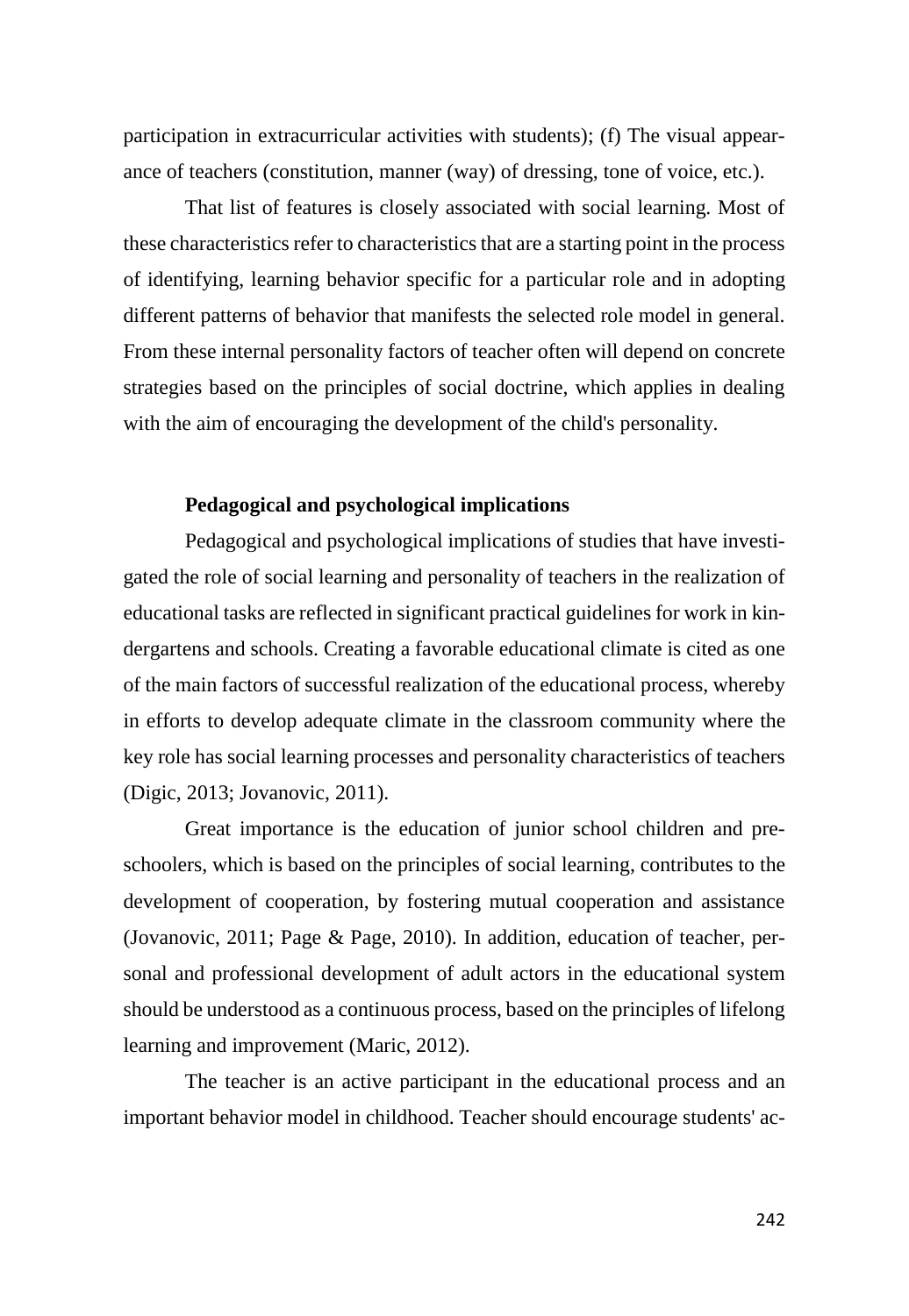tivity as much as possible, especially if taking into account the fact that the desired behaviors are easier to adopt at a younger age, and that learning of socially desirable behaviors is more efficient and with longer lasting effects, if students have an appropriate model, and to encourage them to imitate the given behavior model (altruistic behavior, tolerance, hard work, conscientiously performing of tasks, etc.).

Studies suggest that the desirable traits of teachers are: hospitality, warmth, friendliness, sense of justice, democracy and tolerance, consistency, cooperation, innovation and openness, empathy and understanding for students, interest in students, a tendency towards encouraging students' activities and a tendency towards permanent improvement (Digic, 2013). All these qualities of teachers are necessary to systematically encourage and enable them to reach their full expression in the framework of the educational process.

With the help of appropriate developmental and educational programs implemented continuously it is possible to stimulate the mechanisms of the social learning in the classroom community and contribute to teachers' success and psychological development of students in the desired direction. Prosocial behavior of students may be especially encouraged and nurtured with these programs including a variety of cooperative tasks and activities, the development of positive discipline, modeling, adoption and practice of pro-social values, fostering empathy, understanding and tolerance (Jovanovic, 2011).

# **Concluding remarks**

Based on the findings of the past, contemporary studies and practical guidelines found in the literature, it can be concluded that Bandura's social learning theory finds its major application in educational terms. The personality of teachers and social learning processes that are largely represented in teaching have a very important pedagogical and psychological implications in the entire field of educational activities.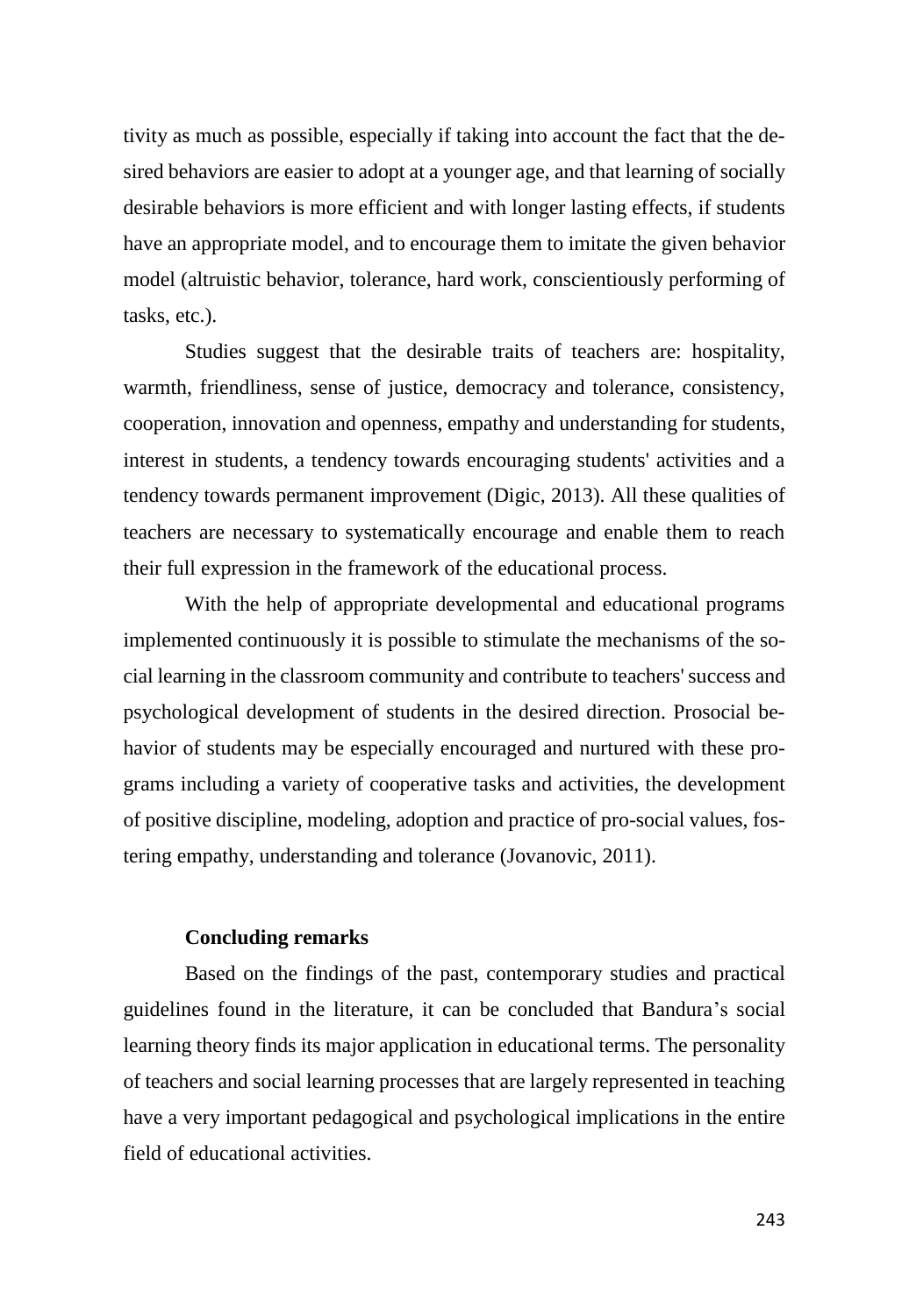Appropriate educational programs can serve as important factors of personality development of teachers and enable the implementation of appropriate strategies with the aim of activating and stimulating the functioning of various mechanisms of social learning that continues to contribute to the psychosocial development of students in the desired direction. The power of social learning must not be underestimated in the teaching process, primarily because that way a number of desired, and undesired behavior in childhood could be adopted. For this reason, it is essential that teachers and educators are constantly aware of their important position and role in the overall development of the school and pre-school child, and of continuously personal and professional efforts to enable the adoption of pro-social behaviors in young generation.

## **REFERENCES**

Bandura, A. (1976). *Social learning theory*. Englewood Cliffs: Prentice Hall.

Bandura, A. & Walters, R.H. (1963). *Social learning and personality development*. New York: Holt, Rinehart & Winston.

Bosanac, S. (2011). Position of students in school. *Pedagogy*, *66*(1), 91-98.

- Digic, G. (2013). *The personality of the teacher and classroom management styles: PhD thesis*. Niš: University of Nis.
- Hoffman, F. (2008). *Strengthening personality and social learning in the classroom - incentives for teachers and students*. Vienna: Austrian Center for Personal Development and Social Learning.
- Hrnjica, S. (2003). *General psychology with psychology of personality*. Belgrade: Scientific Books.
- Jovanovic, M. (2011). Creating a positive educational climate in the modern school. *Pedagogy Reality*, *57*(3-4), 256-263.
- Maric, M. (2012). Continuing education, general life satisfaction and psychological well-being. *Andragogy Studies, 1*, 81-99.